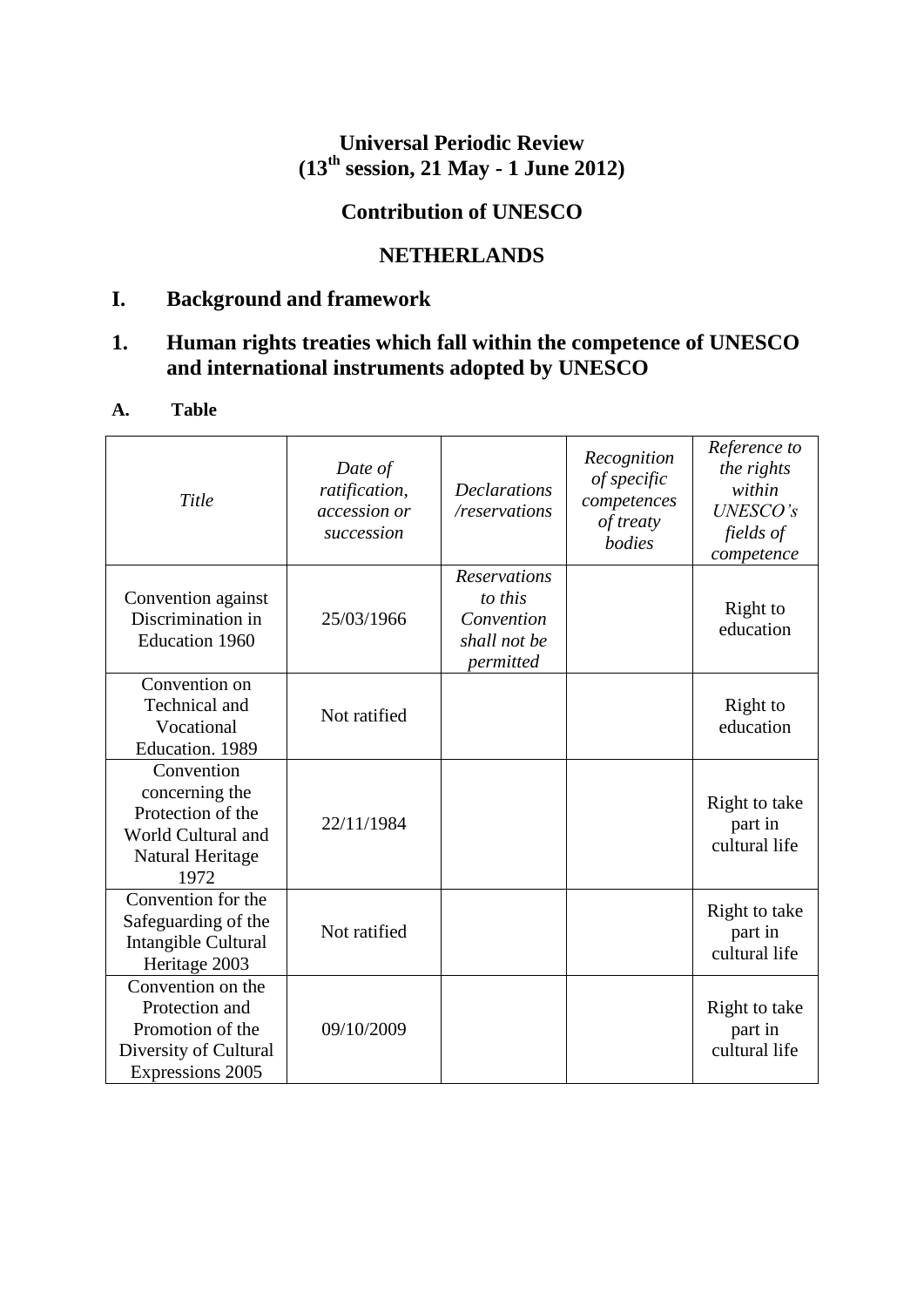## **II. Promotion and protection of human rights on the ground**

## **1. Right to education<sup>1</sup>**

### **A. Normative Framework**

### **i. Constitutional framework**

1. The Constitution of the Kingdom of the Netherlands of 2002 does not enshrine the right to education of everyone, however key features of the Dutch education system are guaranteed in Chapter 1, Fundamental Rights, under *Article 23*: freedom of education, intended as the freedom to found schools (freedom of establishment), to organize the teaching in schools (freedom of organization of teaching) and to determine the principles on which they are based (freedom of conviction). Moreover, people have the right to found schools and to provide teaching based on religious, ideological or educational beliefs. The Constitution places public and private schools on an equal financial footing.

#### **ii. Legislative framework**

2. In August 2007, the Compulsory Education Act was amended such that besides the obligation to attend school until the age of 16, pupils now also have the obligation to obtain a basic qualification. Youngsters between the age of 16 and 18 who have finished compulsory education but have not yet obtained such a basic qualification now are obliged to attend school, either fulltime or in combination with a part-time job. This prolongation of compulsory education has been introduced to ensure that all youngsters make a good entry into the labour market.

3. With regard to pre-primary education, the *Basic Childcare Provision* entered into force in 2004. *Childcare Act* entered into force on 1 January 2005. The new Act regulates the quality and funding of childcare.

4. Primary education is regulated by the *Primary Education Act 1998*.

5. The legal framework of secondary education is provided by the *Secondary Education Act* (WVO), which funding system has been renewed since January,  $1<sup>st</sup>$ 2006.

1

<sup>1</sup> *Sources:* 

<sup>-</sup> Constitution of the Kingdom of the Netherlands of 2002: [http://english.minbzk.nl/subjects/constitution](http://english.minbzk.nl/subjects/constitution-and/@4800/the_constitution_of)[and/@4800/the\\_constitution\\_of](http://english.minbzk.nl/subjects/constitution-and/@4800/the_constitution_of)

<sup>-</sup> World Data on Education, sixth edition, 2006-07, [http://www.ibe.unesco.org/fileadmin/user\\_upload/archive/Countries/WDE/2006/WESTERN\\_EUROPE/Net](http://www.ibe.unesco.org/fileadmin/user_upload/archive/Countries/WDE/2006/WESTERN_EUROPE/Netherlands/Netherlands.pdf) [herlands/Netherlands.pdf](http://www.ibe.unesco.org/fileadmin/user_upload/archive/Countries/WDE/2006/WESTERN_EUROPE/Netherlands/Netherlands.pdf)

<sup>-</sup> Organization of the education system in the Netherlands 2008/09, Eurydice, [http://eacea.ec.europa.eu/education/eurydice/documents/eurybase/eurybase\\_full\\_reports/NL\\_EN.pdf](http://eacea.ec.europa.eu/education/eurydice/documents/eurybase/eurybase_full_reports/NL_EN.pdf)

<sup>-</sup> National Report to  $\widehat{A}8^{th}$  International Conference on Education (ICE), IBE, [http://www.ibe.unesco.org/National\\_Reports/ICE\\_2008/netherlands\\_NR08.pdf](http://www.ibe.unesco.org/National_Reports/ICE_2008/netherlands_NR08.pdf)

<sup>-</sup> EFA Global Monitoring Report 2010,<http://unesdoc.unesco.org/images/0018/001866/186606E.pdf>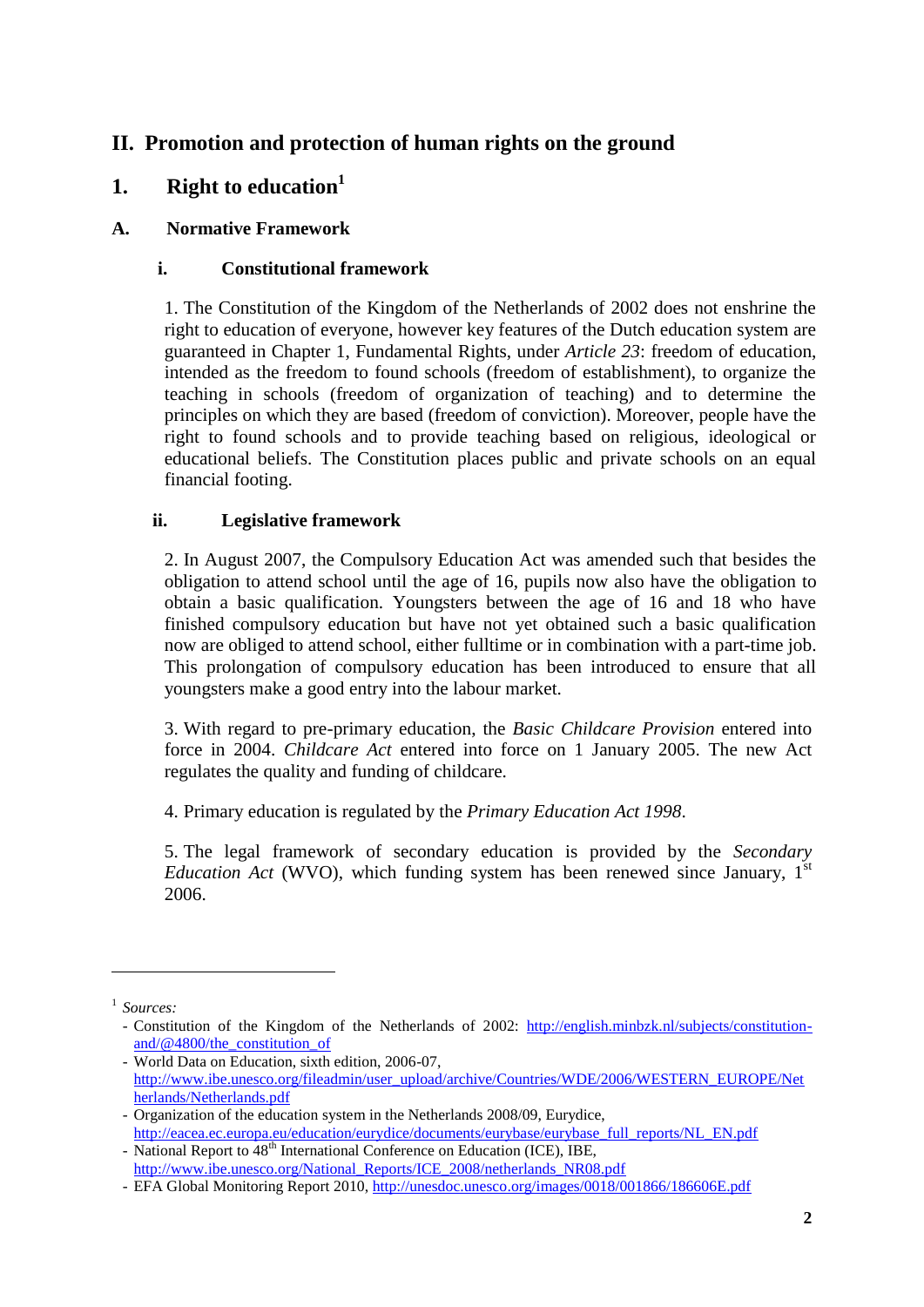6. On 30 June 2006, the Minister of OCW concluded the "Agreement on the professionalization and support of staff in primary and secondary education with education sector employer' and employees' associations'. As a result of this agreement, as of 1 August 2006, primary and secondary school receive additional resources for the Professionalization and support of education staff. The agreement is mainly aimed at expanding the possibilities for further development for teachers and other education staff within the school.

7. On 1 January 1996, the *Adult and Vocational Education Act* (WEB) came into force.

8. Higher education is regulated by the *Higher Education and Research Act* (WHW) of 8 October 1992, implemented from 1 September 1993 and amended in 2002, 2003 and 2004.

#### **B. Cooperation**

9. The Netherlands did not report to UNESCO within the framework of the seventh consultation of Member States on the measures taken for the implementation of the Convention against Discrimination in Education (covering the period 2000-2005).

10. The Netherlands did not report within the framework of the fourth consultation of Member States on the measures taken for the implementation of the *UNESCO's Recommendation concerning Education for International Understanding, Cooperation and Peace and Education relating to Human Rights and Fundamental Freedoms* **(**1974**) (**covering the period 2005-2008).

#### **C. Achievements, best practices, challenges and constraints**

11. In the Netherlands, 1.5 million adults (including 1 million native Dutch speakers) are classified as functionally illiterate, implying that they are not equipped to process basic information

### **2. Right to take part in cultural life**

#### **A. Normative Framework**

**.** 

#### **i. Constitutional framework**

12. The constitution of the Netherlands adopted in June 2002 refers in Article 22(3) that the authorities shall promote social and cultural development and leisure activities.<sup>2</sup>

#### **ii. Legislative framework**

13. It includes the following acts: Monument Act (1988); Spatial Planning Act/Space Document (1965/2004); By-law for the restoration and maintenance of monuments in

 $2^2$  Constitution of the Kingdom of the Netherlands [Netherlands], June 2002, available at: *<http://www.unhcr.org/refworld/docid/3ae6b5730.html> [accessed 30 August 2011]*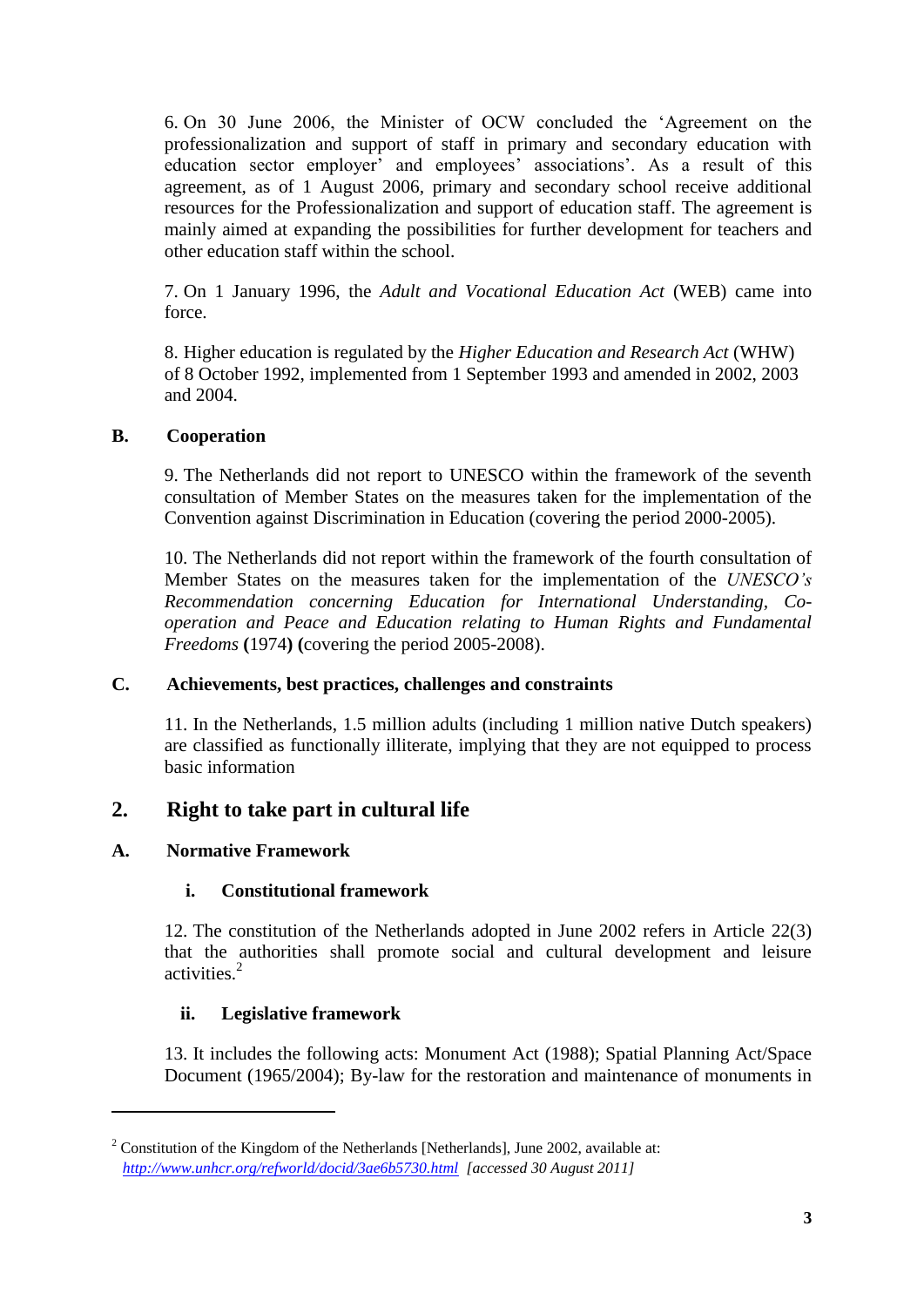Noord-Holland (2001), Monuments By-Law for Zuid-Holland (1989); Belvedere Document (1999); Architecture Policy Document (2001-2004); Culture Document (2001-2004); Culture Document (2005-2008); Nature Conservancy Act (1998 revised in 2004); Nature Conservation Act (1982); The Flora and Fauna Act (1992/2002); Nature 2000 Protected areas; National parks, National Ecological Network; National "Nature Objectives Plan"; Agenda for a dynamic Rural area/Long Term Program for a Dynamic Rural Area; Development oriented landscape strategy. A revision of the Spatial Planning Act and the Monument Act is in preparation. There is no specific planning legislation to protect cultural World Heritage.

#### **B. Institutional framework**

14. Includes the following institutions: Ministry of Education, Culture and Science (OCW): Netherlands Department for Conservation (RDMZ); The National Service for Archaeological Heritage (ROB); Provincial Centre for Monuments Conservation, Provincial Monuments Houses/Heritage Houses, Government Building Agency, Ministry of Housing, Spatial Planning and the Environment (VROM); National Contact Monuments Foundation; institutes and private organisations working within the field of conservation and site management.

15. Concerning the 2005 Convention on the Protection and Promotion of the diversity of Cultural Expressions, the Netherlands has designated a point of contact to be responsible for sharing information on the Convention and promoting it within its territory. In addition to acting as communication channels through which this information can be disseminated to relevant Ministries and public agencies, the point of contact can also respond to queries about the Convention from the general public.

#### **C. Policy measures**

16. The Netherland"s main cultural policy targets are outlined in the policy memorandum Art for Life's Sake published in 2007 in which it is stressed that policy measures regarding monuments and architecture should be directed at improvement in the quality of the environment, not at individual buildings. Spatial quality can be realised by integrating and strengthening economic, ecological and socio-cultural values in spatial planning. In order to realise this vision, the Action Programme on *Spatial Planning and Culture* [Actieprogramma Ruimte en Cultuur], a joint initiative by 7 ministries, was launched in 2005. Cultural heritage policies and practices accordingly focus more on the public and the possible uses of artefacts, than on the artefacts themselves.<sup>3</sup>

#### **D. Cooperation**

 $\overline{a}$ 

17. The Netherlands is very active in promoting and implementing the 1972 World Heritage Convention and to support this, established at UNESCO a Funds-in-Trust. It provides expert advice and cooperates with other states of the region.

#### **E. Work with civil society**

<sup>3</sup> *<http://www.culturalpolicies.net/web/netherlands.php?aid=41>*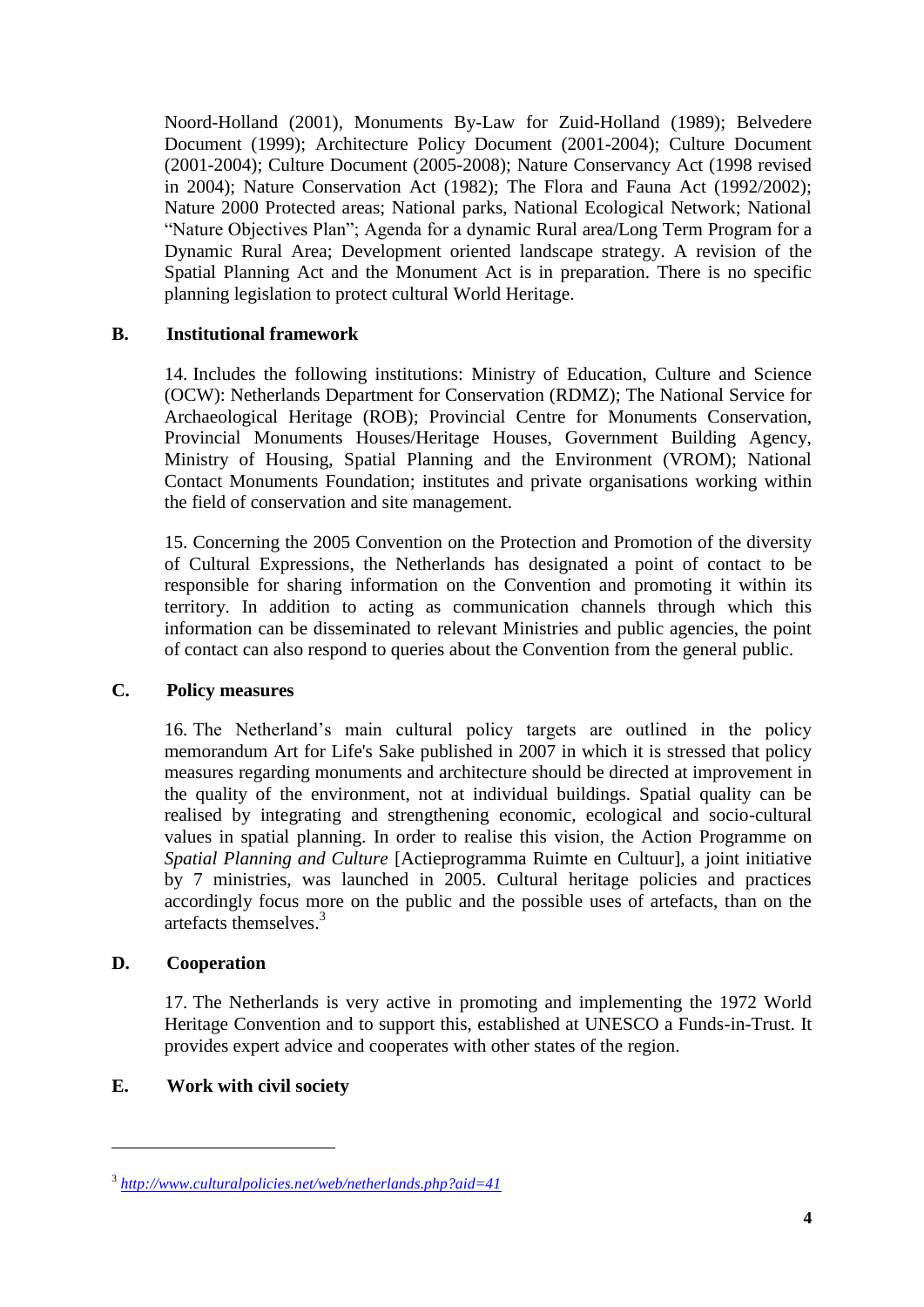18. The private sector, local communities and NGOs are involved in the definition of heritage safeguarding policies and measures and in conservation efforts.

#### **F. Achievements, best practices, challenges and constraints**

19. Education and international exchange of information on cultural heritage could be enhanced.

### **3. Freedom of opinion and expression**

#### **A. Achievements, best practices, challenges and constraints**

#### **i. Legislative framework**

20. The Netherlands has a long tradition of protecting freedom of expression and press freedom, provided for by Article 7 of the Constitution. However, religious extremism and subsequent intolerance has emerged as an issue in recent years, following several high profile incidents in the past decade. This may have an impact on the overall level of press freedom and freedom of expression if left without attention.

#### **ii. Self-regulation**

21. Two options – apart from complaining to the medium itself – are available for people with complaints about the press: the court or the Journalism Council (Raad voor de Journalistiek). Filing a suit is possible in the case of an unlawful act like slander, libel, insult, etc.; all other complaints can be brought before the independent Journalism Council, established in 1960 by the Dutch Association of Journalists (NVJ). In Dutch journalism several professional codes have been formulated over the years, which are used by the Council to evaluate complaints. The Councils" verdicts and arguments in turn generate jurisprudence for the codes. Because of freedom of speech this Council is not able to force anyone to render account over their publications, or to impose any sanctions (like rectifications).

22. The Dutch press does not have a national press ombudsman like Sweden, but several national and regional newspapers employ their own ombudsman who investigates complaints of readers and who writes critically about newspapers" policy. Some national TV news programmes and channels also have their own ombudsman.

### **III. Recommendations**

#### **1. Right to education**

23. The Netherlands should be encouraged to report to UNESCO within the framework of the eighth consultation of Member States on the measures taken for the implementation of the Convention against Discrimination in Education (covering the period 2006-2011).

### **2. Freedom of opinion and expression**

24. UNESCO recommends an open and democratic discussion among different stakeholders should be encouraged to address the effect of extremism on freedom of